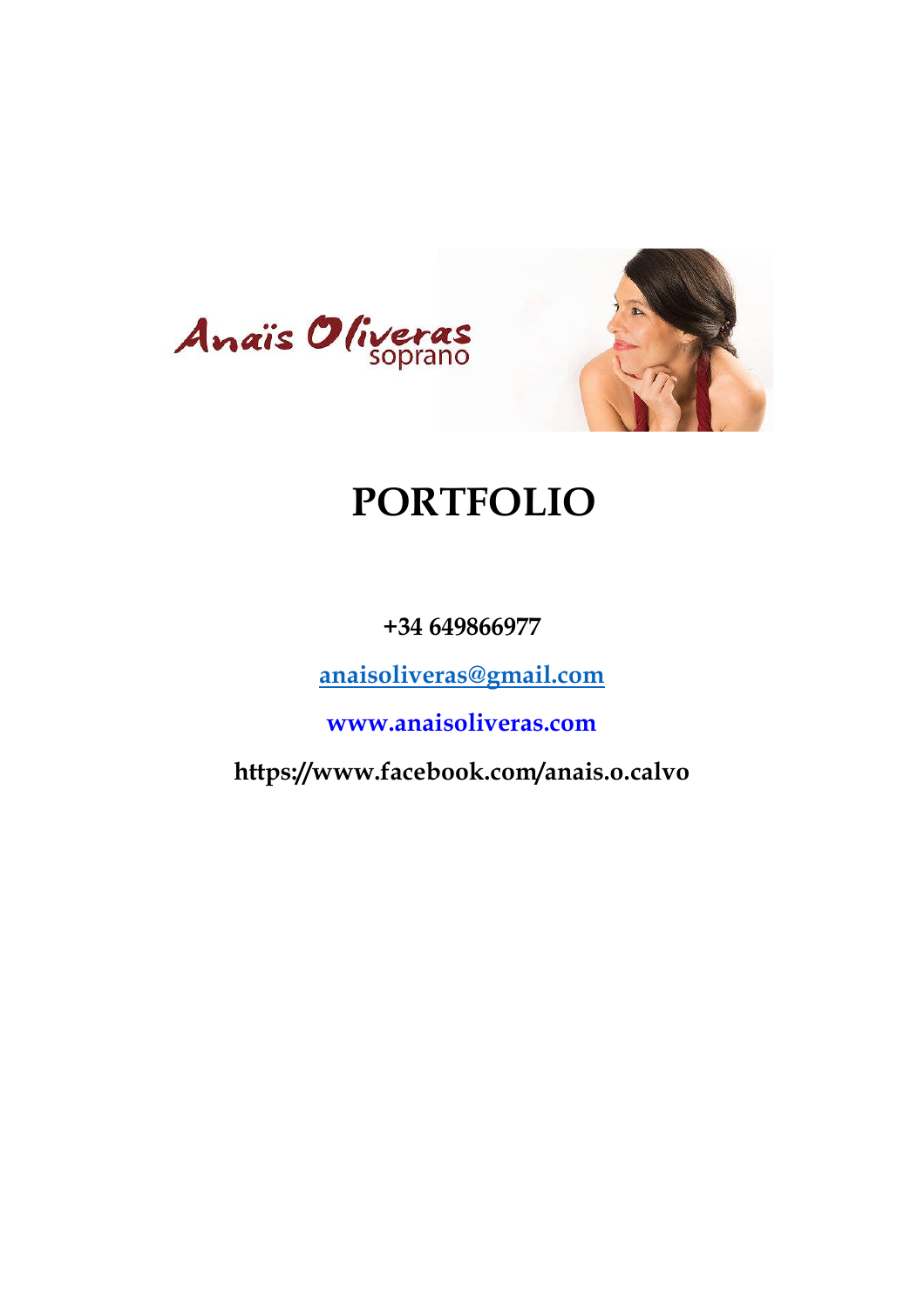

#### **Anaïs Oliveras, soprano**

was born in Cabrils, Barcelona. She began her musical studies at Barcelona's Conservatory. At age 17 she studied at the School for Creative and Performing Arts in Cincinnati, Ohio, where she graduated in violin as her major. Back to



Barcelona, she combined her musical studies with her English Philology degree at Barcelona's University and later on recieved an Erasmus Scholarship to study at Goethe Universität Frankfurt am Main, Germany.

In 2012, she graduated on the classical and contemporary singing degree at the School of Music of Catalonia with Assumpta Mateu and Enedina Lloris, and historic singing with Lambert Climent, and in 2013 she obtained the Master's degree in Early Music Performance specializing in historical singing under the direction of Marta Alamjano and Juan Carlos

Asensio the Barcelona's Universitat Autònoma. She has received master classes from Mireia Pintó, Enrique Ricci, José Hernández, Montserrat Figueras, Richard Levitt, David Maison, Gerd Türk, Kurt Widmer, Cindee Sanner, Ofelia Sala, Maria Cristina Kierh, Rosa Dominguez, Marcel Boone, Jordi Domenech, Marta Matheu and nowadays she works with Dolors Aldea.

Professionally, she works with La Capella Reial de Catalunya, Cor de Cambra del Palau de la Música, Música Ficta Ensamble, Cor de Cambra Francesc Valls from Barcelona's Cathedral, with Coro Barroco de Sevilla, Vozes de Al Ayre Español and Música Reservata among others, and she has worked under the direction of Jordi Savall, Eduardo Lopez Banzo, Enrico Onofre, Salvador Mas,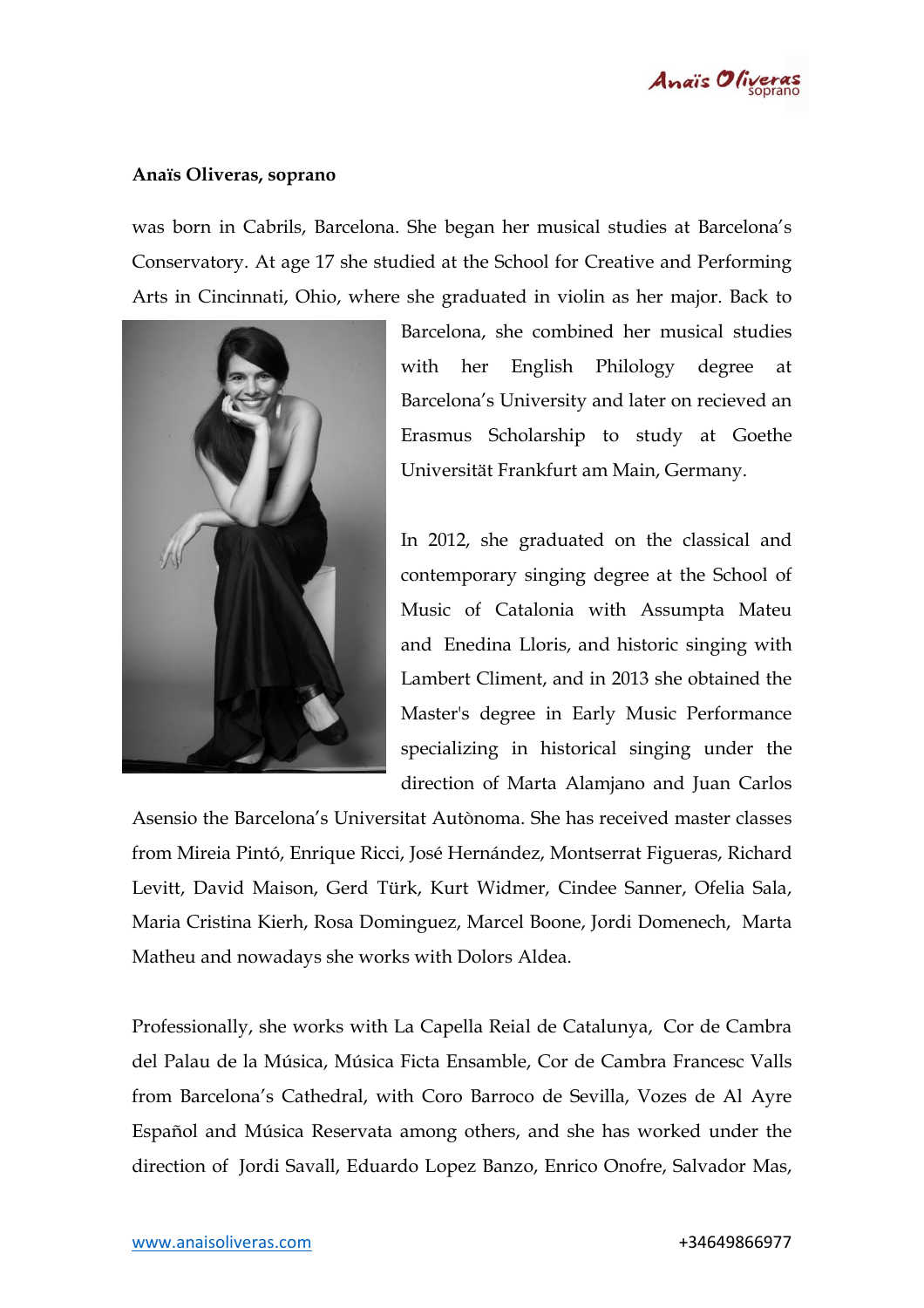Anaïs Oliveras

Josep Vila, Mireia Barrera, Lluís Vilamajó, Raúl Mallavibarrena, Mara Galassi, Emilio Moreno, Xavier Puig i Raúl Mallavibarrena.

She has recorded "In Excelsis Deo Au temps de la guerre de Succession d'Espagne 1701-1714. Valls i Desmarest" (AliaVox, 2016),"Dixit Dominus Vivaldi, Mozart Händel" (AliaVox 2015) and "Messe en Si Mineur" from J.S. Bach under the direction of Jordi Savall (AliaVox, 2011), and "Il pìu bel nome" d'Antionio Caldara (Glossa, 2009) under the direction of Emílio Moreno, "Espacios Sonoros en la Catedral de Jaén" under the direction of Enrico Onofre (OBS Prometeo, 2013), and "Mestres de Capella de la Catedral de Barcelona. Pujol, Albareda, Barter i Valls" (La Mà de Guido, 2011) under the direction of David Malet.

Currently, she is developing her own projectes with La Sonorsa / WorkinGOpera with whom she performs Spanish Barroc music from 17th and 18th and Vox Harmonica Vocal Ensamble specialized on vocal music. She combines her performing with the vocal pedagogy and choir conducting.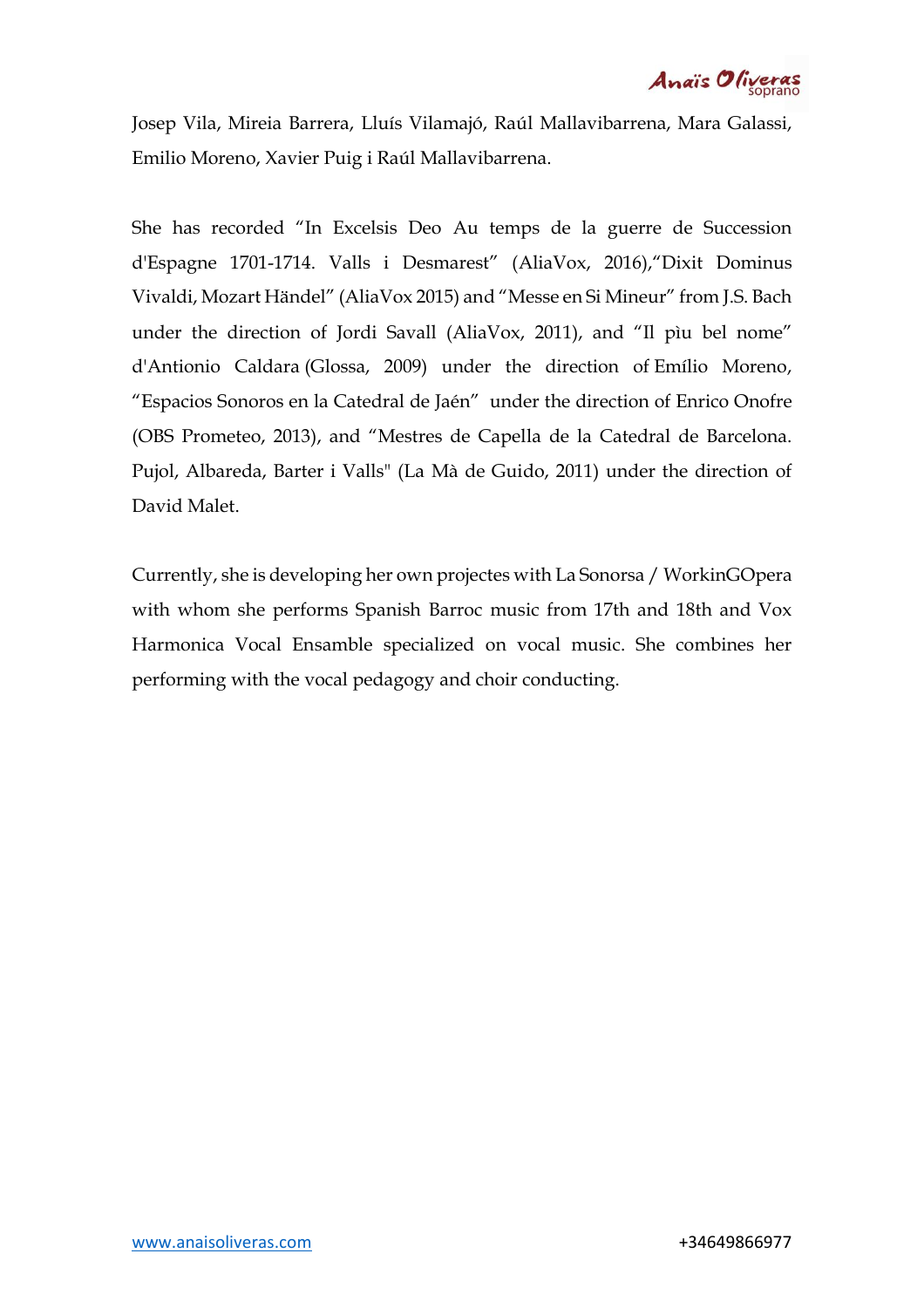

#### *SOLOIST REPERTOIRE*

#### **ORATORY**

**E. Cavalieri** 

*Rappresentatione di Anima, et di Corpo* 

#### **G. B. Pergolesi**

*Stabat Mater.* P.77 *Confitebor tibi Domine, Salmo per soprano, contralto coro i archi*. P.66

### **A.Vivaldi**

*Dixit Dominus*. RV 594 *Oratorio Juditha triumphans*. RV 644 *Gloria en Re Major.* RV 589

#### **J. S. Bach**

Cantata BWV 32. *Liebster Jesu, mein Verlange* Cantata BWV 37. *Wer da gläubet und getauft wird* Cantata BWV 140. *Wachet aud, ruft uns die Stimme*  Cantata BWV 147. *Herz und Mund und Tat und Leben* Cantata BWV 150. *Nach dir, Herr, verlanget mich*  Cantata del café BWV 211. *Schweigt Stille, plaudert nicht*  Cantata BWV 212. *Mer hahnen neue Oberkeet Missa en Si menor.* BWV 232 *Magnificat en Re Major.* BWV 243 *Passió segons Sant Mateu.* BWV 244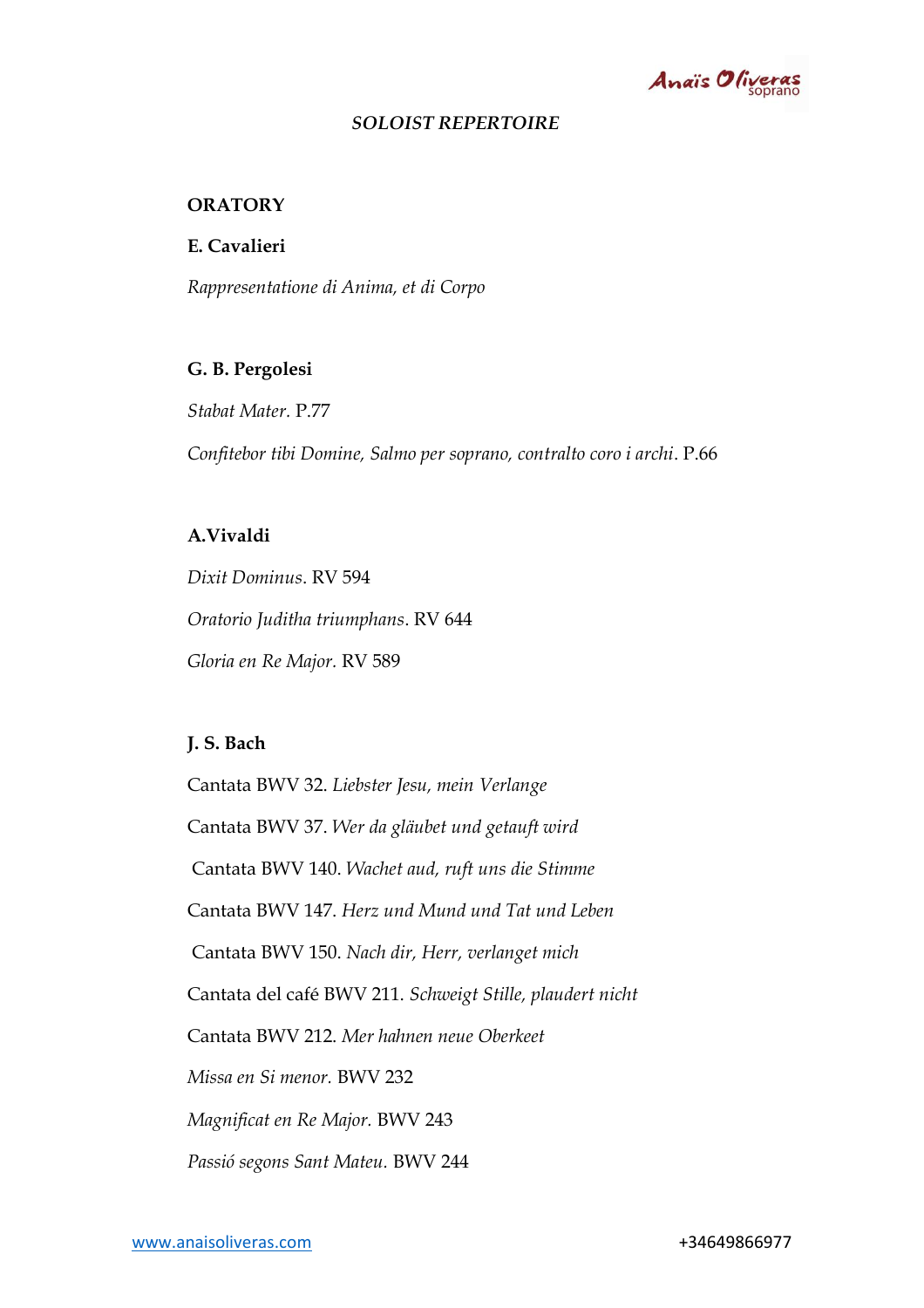

*Passió segons Sant Joan*. BWV 245

#### **G. F. Händel**

*Il trionfo del tempo e del disinganno.* HWV 46a *Messiah.* HWV56 *Dixit Dominus.* HWV 232 *Chandom Anthems* no9. HWV 254 *Chandom Anthem* no 11. HWV 256

#### **L. Boccherini**

*Stabat Mater* G.532

### **J. Haydn**

*Missa Brevis* in F. Hob. XXII:1 *Missa Brevis Sant Joanis.* Hob. XXII:7 *Die Schöpfung.* Hob. XXI:2 *Stabat Mater.* Hob. XXa:1

## **W. A. Mozart**

*Dixit et Magnificat*. KV 193(186g) *Requiem.* K. 626 *Missa in C Major.* KV 317 *Exultalte Iubilate.* KV 165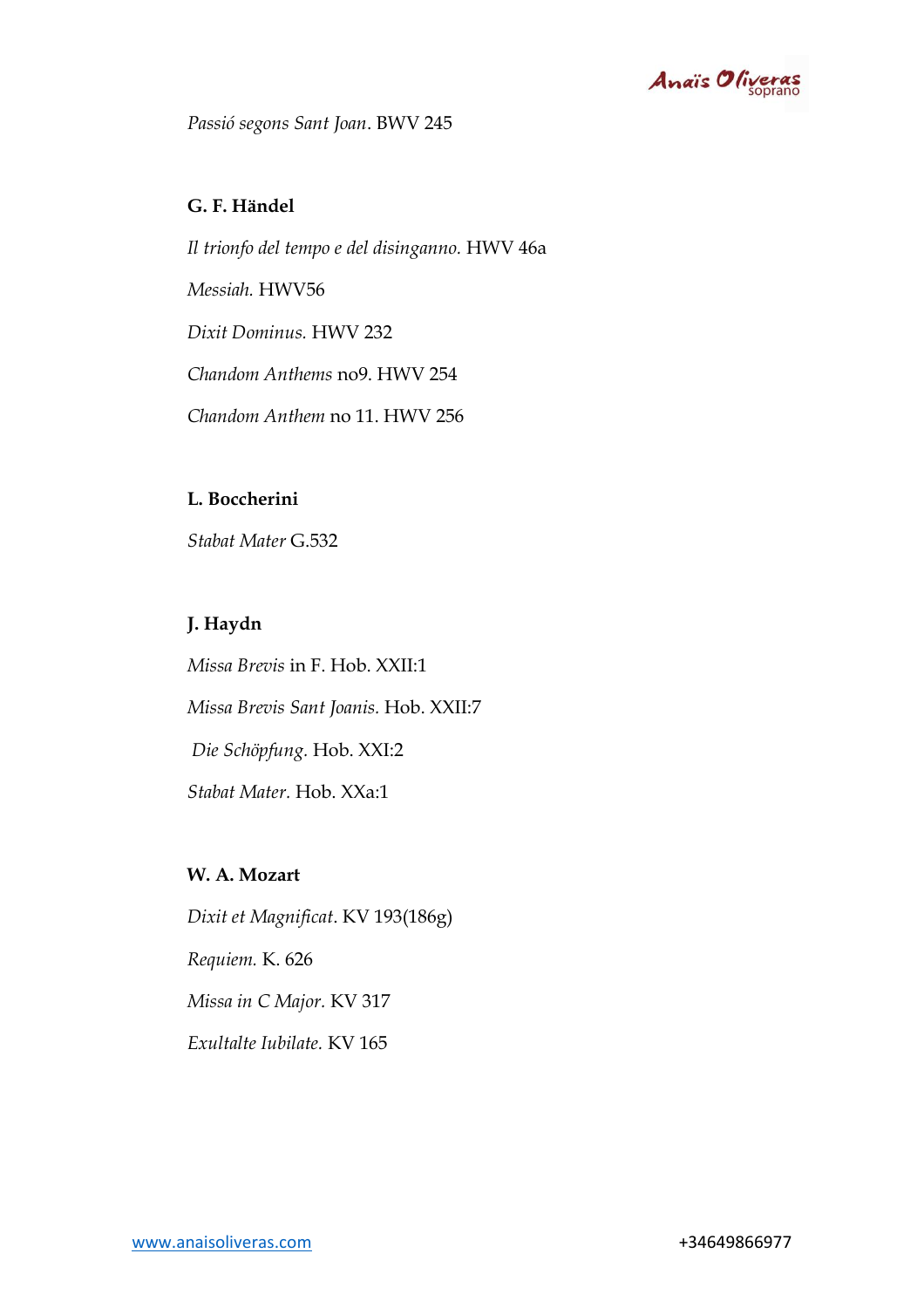

#### **LIEDER**

#### **E. Morera**

*Cançons de Carrer amb acompanyament d'Orquestra*.

#### **M. Falla**

*Siete canciones populares españolas*.

#### **E. Toldrà**

*La rosa als llavis* (cicle sencer) *Romança sense paraules Els obercocs i les petites collidores Festeig Cançó de l'amor que passa La mar estava alegra Cançó de passar cantant* 

#### **F. Mompou**

*Combat del somni* (cicle sencer)

#### **W. A. Mozart (1756-1791)**

*Das Veilchen.* KV476 *Die betrogene Welt.* KV474 *Dans un bois solitaire.* KV308 *Des kleinen Friedrichs Geburtstag.* KV529 *Ah! spiegarti, oh Dio.* KV178 *Abendempfindung an Laura.* KV523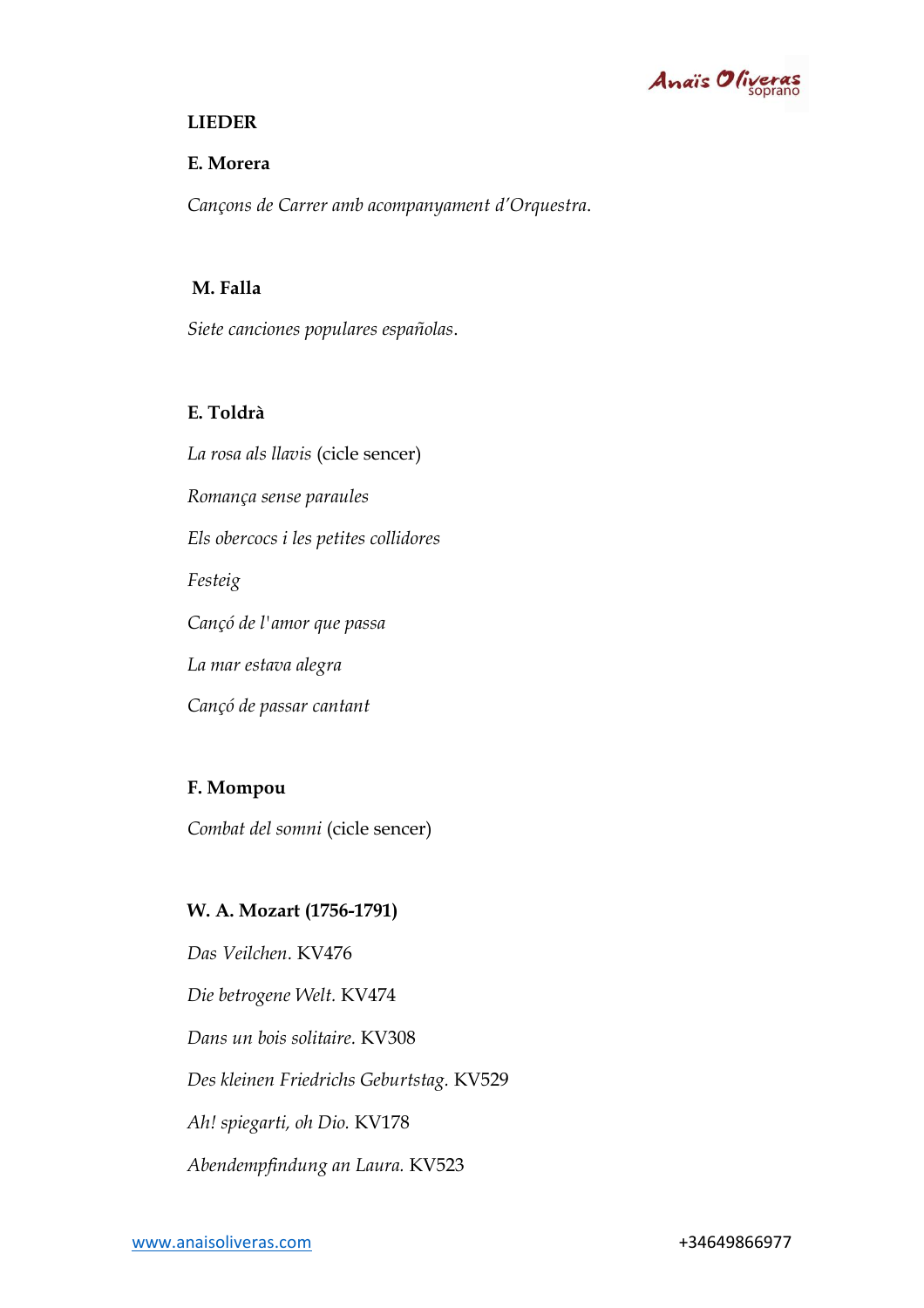

*Das Lied der Trennung*. KV519 *Als Luise die Briefe ihres ungetreuen Liebhabers verbrannte.* KV520 *Kantate: Die ihr des unermeβlichen Weltalls.* KV619

#### **F. Schubert**

*Erster Verlust*. D. 226

*Du bist die Ruh*. D. 776

#### **J. Brahms**

*Der Gang zum Liebchen.* Op. 48 *Mädchenlied.* Op. 107 *Von ewiger Liebe.* op. 43

#### **R. Schumann**

*Lieder und Gesänge aus 'Wilhelm Meister'*, Op.98a (cicle sencer)

#### **G. Fauré**

*Cinq mélodies*. Op.58 (cicle sencer)

*Après un rêve.* Op. 7 (cicle sencer)

## **F. Poulenc**

*Fiançailles pour rire*. FP 101 (cicle sencer)

#### **L. Bernstein**

*I hate music, a cycle of five 'kid songs'* (cicle sencer)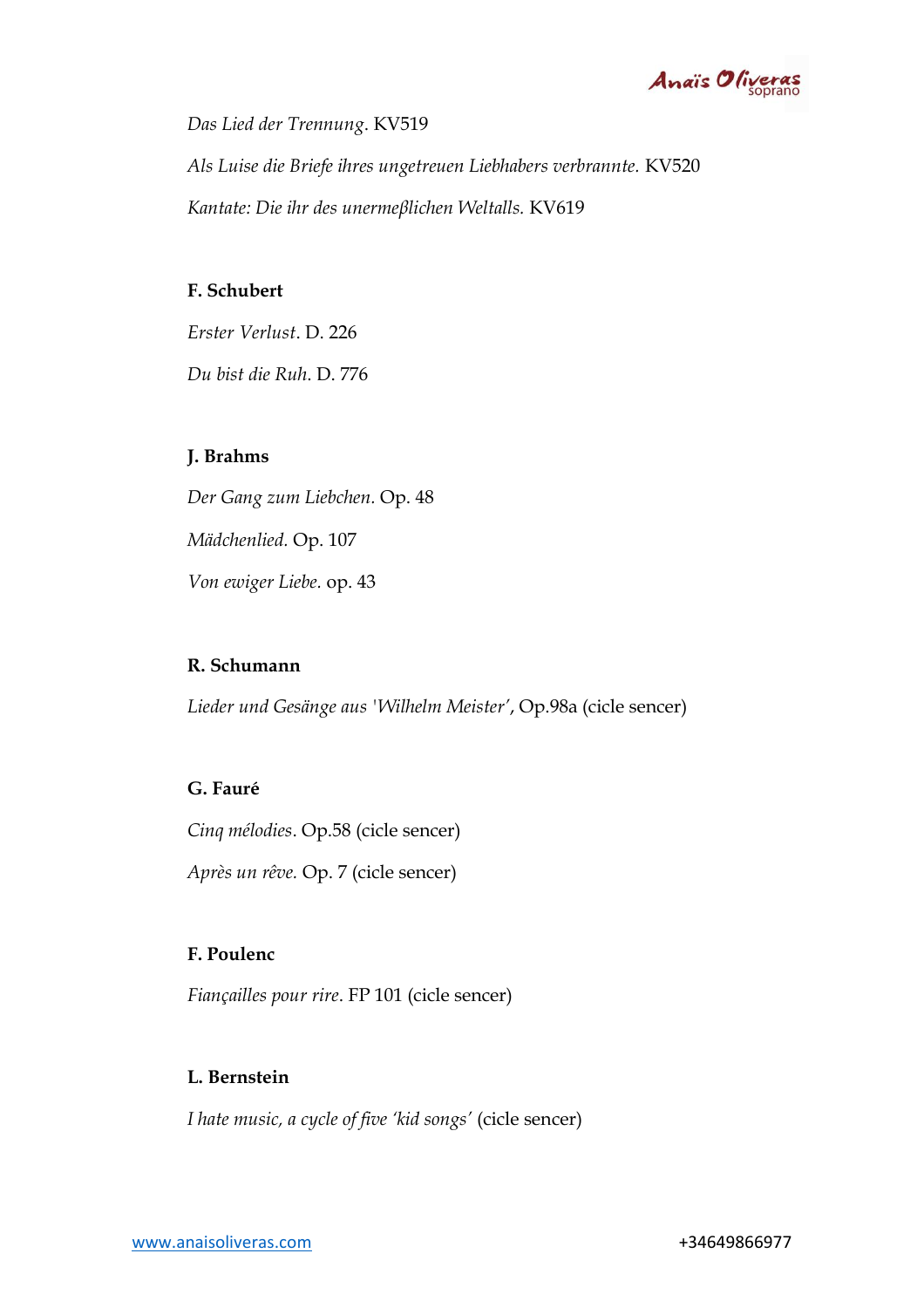

## **OPERA**

## **F. Cavalli**

*La Calisto (Calisto)\* L'Ormindo* (Harmonia i Erisbe) \*

## **C. Monteverdi**

*L'Orfeo* (La Música)\* *Il ritorno d'Ulisse in Patria* (Melanto i Minerva)\* *Il combattimento di Tancredi e Clorinda* (Clorinda)\*

## **G. B. Pergolesi**

*La serva padrona* (Serpina)\*

## **H. Purcell**

*Dido i Eneas* (Belinda)\*

## **W. A. Mozart**

*Le nozze di Figaro* (Susanna) K492\* *Cosí fan tutte* (Despina) K588\* *La Flauta Màgica* (Pamina) K620 *Don Giovanni* (Zerlina) K527 *La Finta Giardinera* (Sandrina) K196 *Idomeneo* (Illia) K366 **Cimarosa**  *Il matrimonio Segretto* (Elisetta)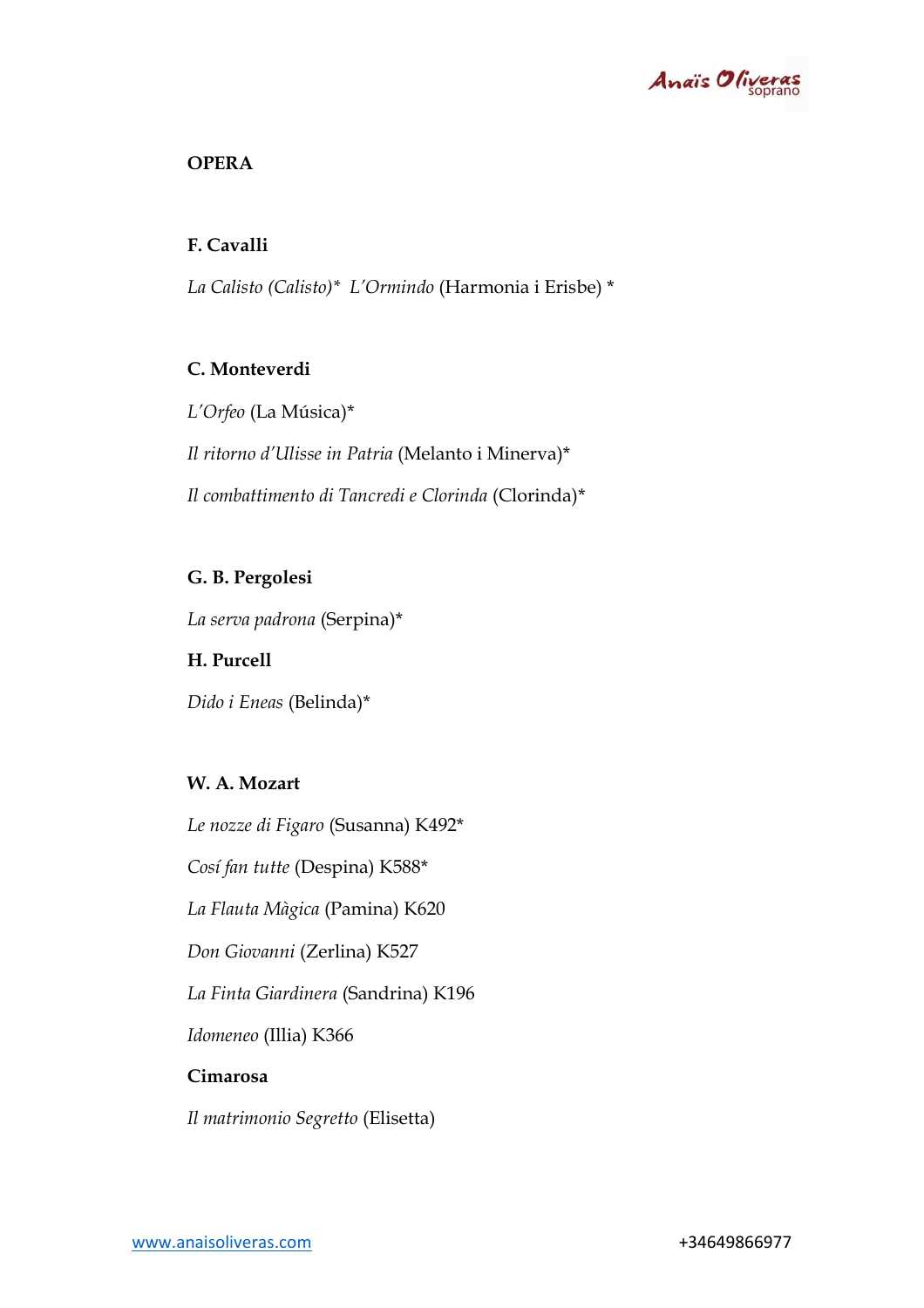

## **J. Haydn**

*Philemon und Baucis* (Baucis)\*

#### **M. Soler**

Arbore di Diana (Diana)

\*the whole role.